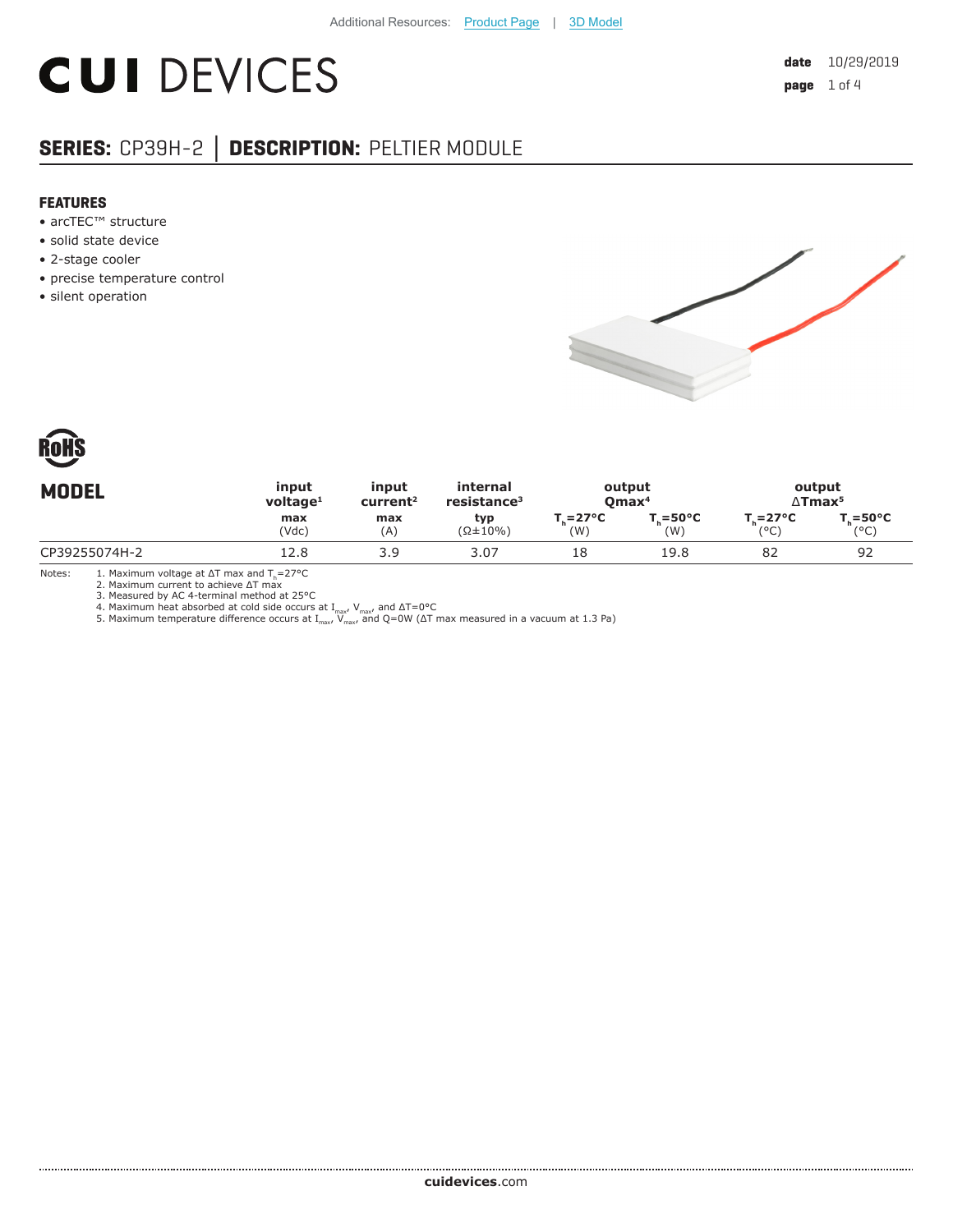## **SPECIFICATIONS**

| parameter                  | conditions/description                  | min | typ | max | units      |
|----------------------------|-----------------------------------------|-----|-----|-----|------------|
| solder melting temperature | connection between thermoelectric pairs | 235 |     |     | $\circ$    |
| assembly compression       |                                         |     |     |     | <b>MPa</b> |
| hot side plate             |                                         |     |     | 100 | $\circ$    |
| <b>RoHS</b>                | yes                                     |     |     |     |            |

### **MECHANICAL DRAWING**

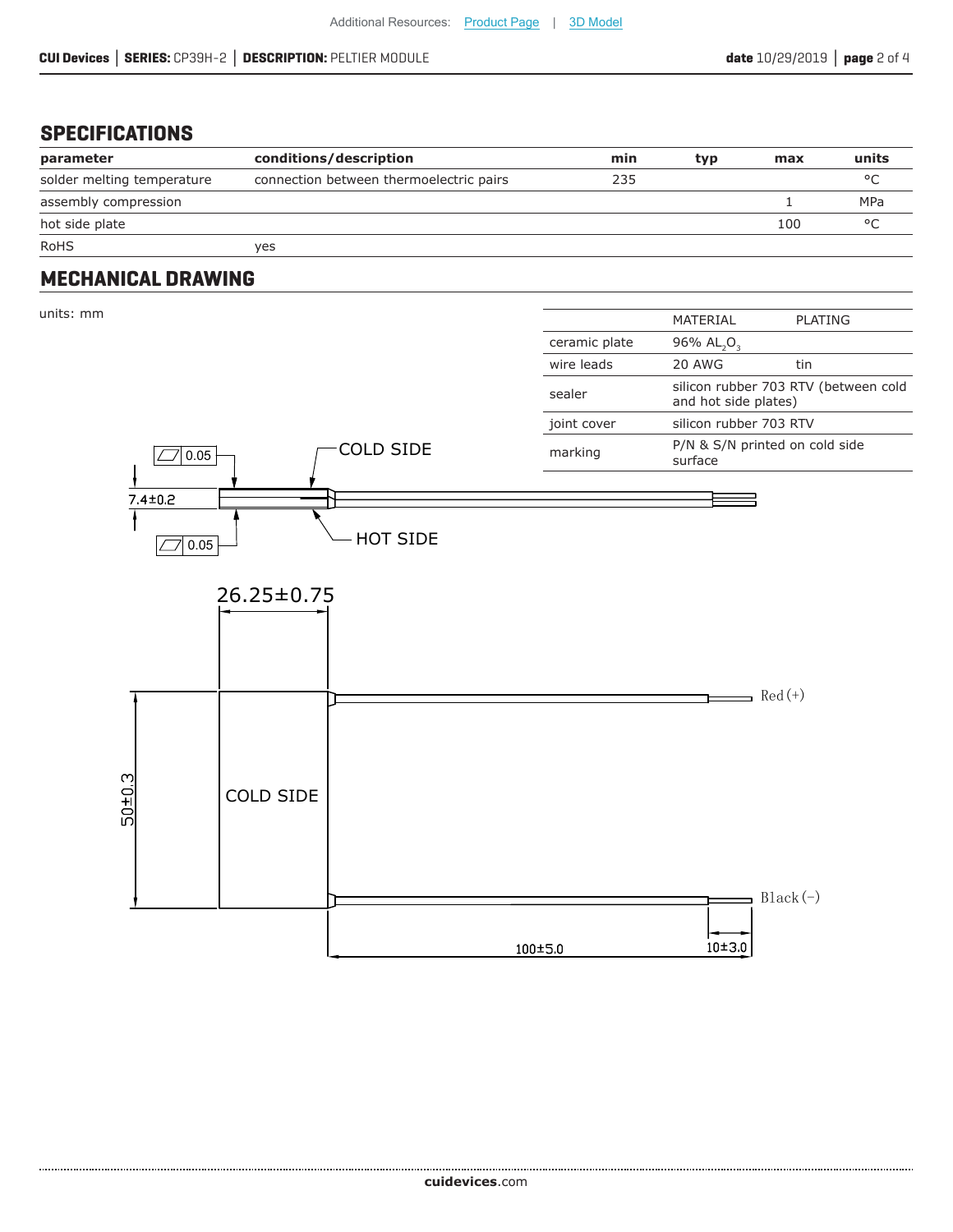## **PERFORMANCE (Th=27°C)**



## **PERFORMANCE (Th=50°C)**